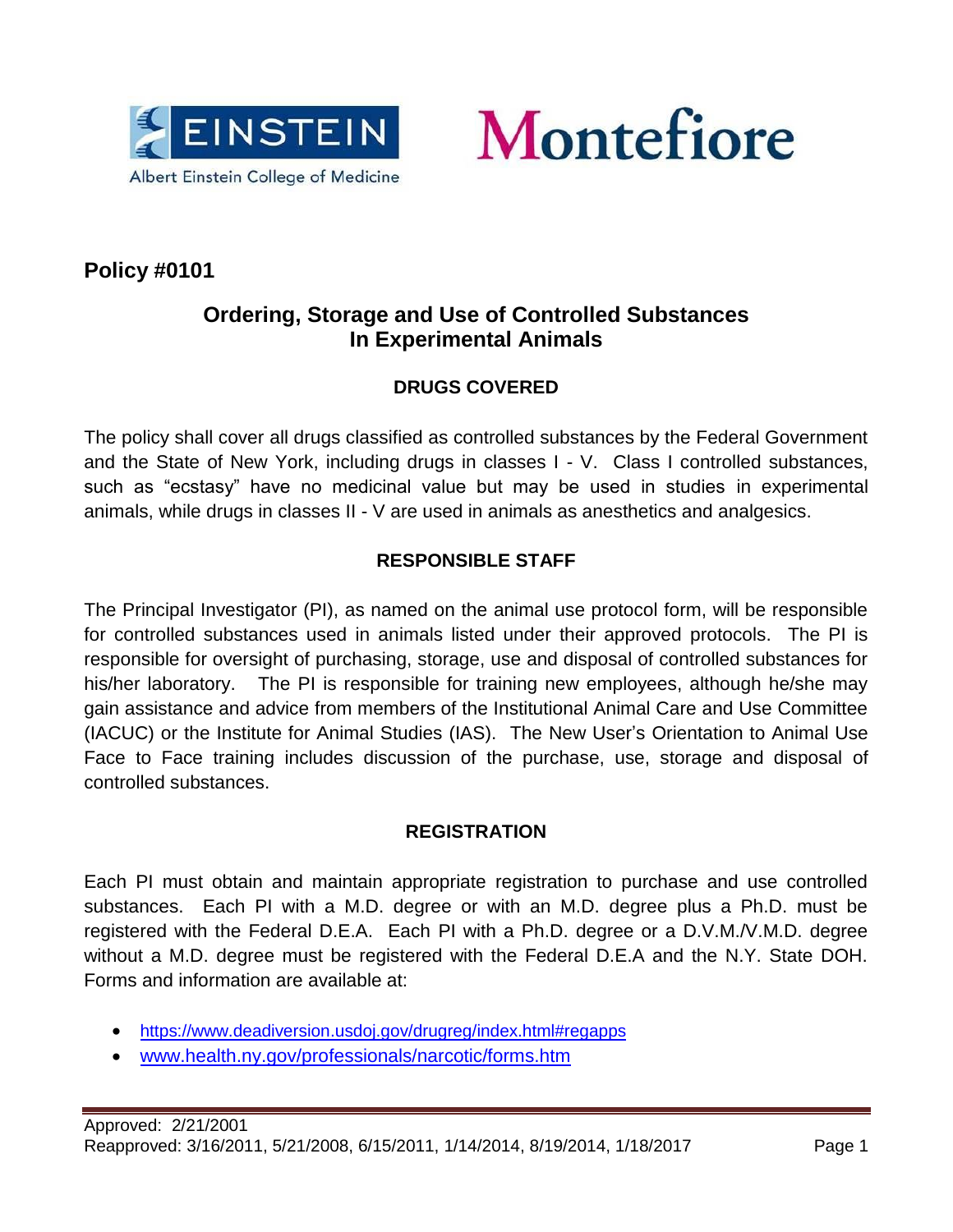#### **PURCHASE**

Controlled substances for use in animal research using University funds or grant funds must be purchased through the Purchasing Department (Purchasing) of Albert Einstein College of Medicine (Einstein). Purchasing will track all purchases of controlled substances for use in animals and will provide a report, upon request, to Dr. Lawrence Herbst, Director of the IAS, or Dr. Linda Jelicks, the Animal Program Compliance Coordinator, so that they can confirm that all purchases were in accordance with an approved protocol and can include those laboratories ordering controlled substances in semiannual IACUC inspections.

#### **STORAGE**

Regulations require that controlled substances must be stored under double locks at all times except when drugs are being withdrawn from containers. The preferred location for storage is a double-lock drug box or a locked safe in a locked room. Locations for storage of controlled substances will be inspected twice yearly by members of the IACUC as they inspect laboratories utilizing animals

#### **RECORDS**

Each PI is responsible for maintaining appropriate records of acquisition, use and disposal of controlled substances, as required by Federal and New York laws and regulations. These records will be inspected twice yearly by members of the IACUC as they inspect laboratories utilizing animals.

# **SHARING AND BORROWING**

Sharing and borrowing of controlled substances between staff or between laboratories must be in compliance with requirements of individual licenses. The license holder must be listed as approved personnel on the animal use protocol under which the controlled substances will be used in animals.

#### **PURCHASE FROM THE IAS**

Purchasing controlled substances from the IAS is not allowed at Einstein as per Drug Enforcement Agency Rules and Regulations.

# **DISPOSAL OF CONTROLLED SUBSTANCES**

Expired or unneeded controlled substances must be discarded or returned as dictated by federal and state laws and regulations. For New York State Drug Enforcement Agency's